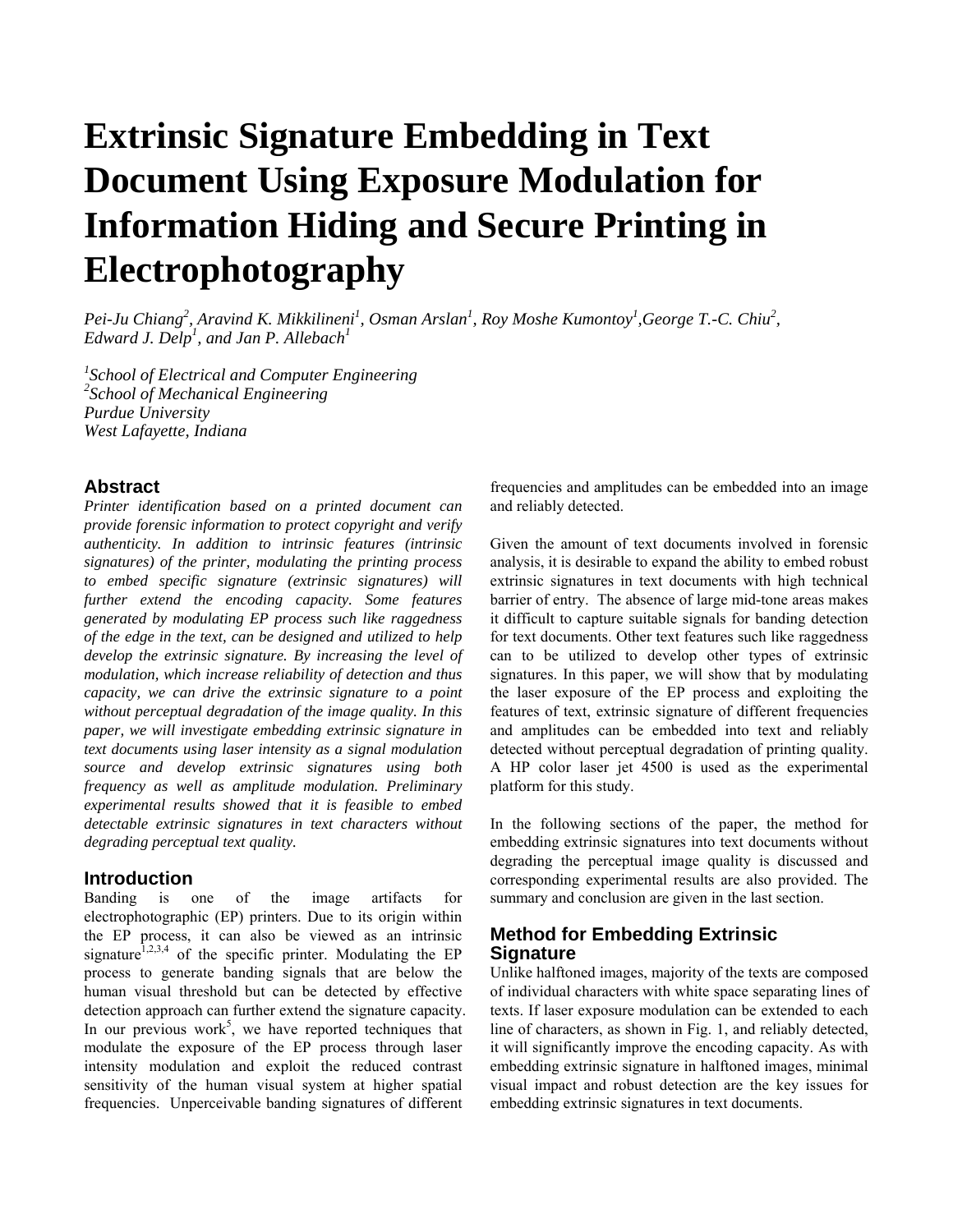

*Figure 1. Embedding extrinsic signature in text* 

#### *A. The Effects of Modulating Laser Intensity*

Figure 2(a) shows the effect of modulating laser intensity in different types of images. The first line is printed without any modulation while the second and third lines are modulated with banding frequencies of 20 cycles per inch and 40 cycles per inch, respectively. If the modulation intensity is strong, the banding will be significant in halftoned grey scaled images shown in the right hand side of Figure 2(a). However, for characters, because of the absence of mid-tone area, the ability to detect the embedded signals is limited. However, the negative visual impact of ragged edges on text characters due to high modulation intensity is evident. Figure 2(b) shows the magnified letter I in the third line of Figure  $2(a)$ . Similar to embedding extrinsic signatures in halftoned images, the edge raggedness is a possible signature but the trade off between signature detection and image quality is the main issue that needs to be factored into the embedding strategy.



*Figure 2.* (*a*) *Demonstration of exposure modulation in different images.* (*b*) *Magnified letter I in the third row of* (*a*)

#### *B. Image Quality – Raggedness*

Image quality of modulated text document will be evaluated according to  $ISO-13660^6$ . The standard defines the edge contour of a line to be 60% transition from substrate reflectance factor to the colorant reflectance factor, as given in the following equation:

$$
R_{60} = R_{\text{max}} - 60\% (R_{\text{max}} - R_{\text{min}})
$$
 (1)

where  $R_{max}$  is the maximum reflectance of the substrate and  $R_{min}$  is the minimum reflectance of the colorant. The ideal straight line is fitted in a least-squares sense to the  $R_{60}$ boundaries of the printed line. The raggedness is defined as the geometric distortion of an edge from ideal, calculated as the standard deviation of the residuals of the actual  $R_{60}$ contour to the fitted line.

In this study, a calibrated flatbed scanner is used to be an acquisition device. The scanning resolution is 600 dpi and the length of the line segment sampled for raggedness measurement is 2.54 mm (60 samples). The mean raggedness of the text edge without modulation is 8.85 µm. This will be the baseline value used to compare with the exposure modulated text characters.

### *C. Mapping between Laser Modulation and Raggedness*

To modulate laser intensity along the process, *y*, direction, the reference voltage input *Vref* to the laser power control circuit is adjusted with the following signal:

$$
V_{ref} = V_0 + \frac{\Delta V}{2} \sin(2\pi f_0 y) \tag{2}
$$

where  $V_0$  is the nominal reference voltage for the laser power,  $f_0$  is the spatial embedding frequency, and  $\Delta V$  is the peak to peak amplitude of the adjustment to reference voltage that will result in variation of dot size. As the exposure modulation changes the dot size, the raggedness will also change with the intensity modulation.

To obtain the mapping between laser intensity modulation ∆*V* and the resulting raggedness, the test page composed of 8 letter I's with 120 pt Arial font in different rows is designed and printed with various different modulation frequencies in the 20-160 cycles per inch range with 20 cycles per inch increments. Each test page is printed with one specific intensity modulation ∆*V* ranged from 0.2 to 1.0 volts. Then according to the definition of raggedness defined in Eq. (1), the relationship between laser modulation and raggedness is obtained as shown in Figure 3. The dashed horizontal line in Figure 3 is the raggedness of the un-modulated text. In order to embed extrinsic signals into text documents with inherited or even better printing quality, proper intensity ∆*V* and spatial frequency *f*<sup>0</sup> modulations have to be selected so that the resulting raggedness is under the mean raggedness value of the text edge without any modulation. From Figure 3, the data suggests that a modulation amplitude of 0.2 volts has the largest applicable frequency range. In addition, the extrinsic signature can be a combination of frequency and amplitude modulation signals.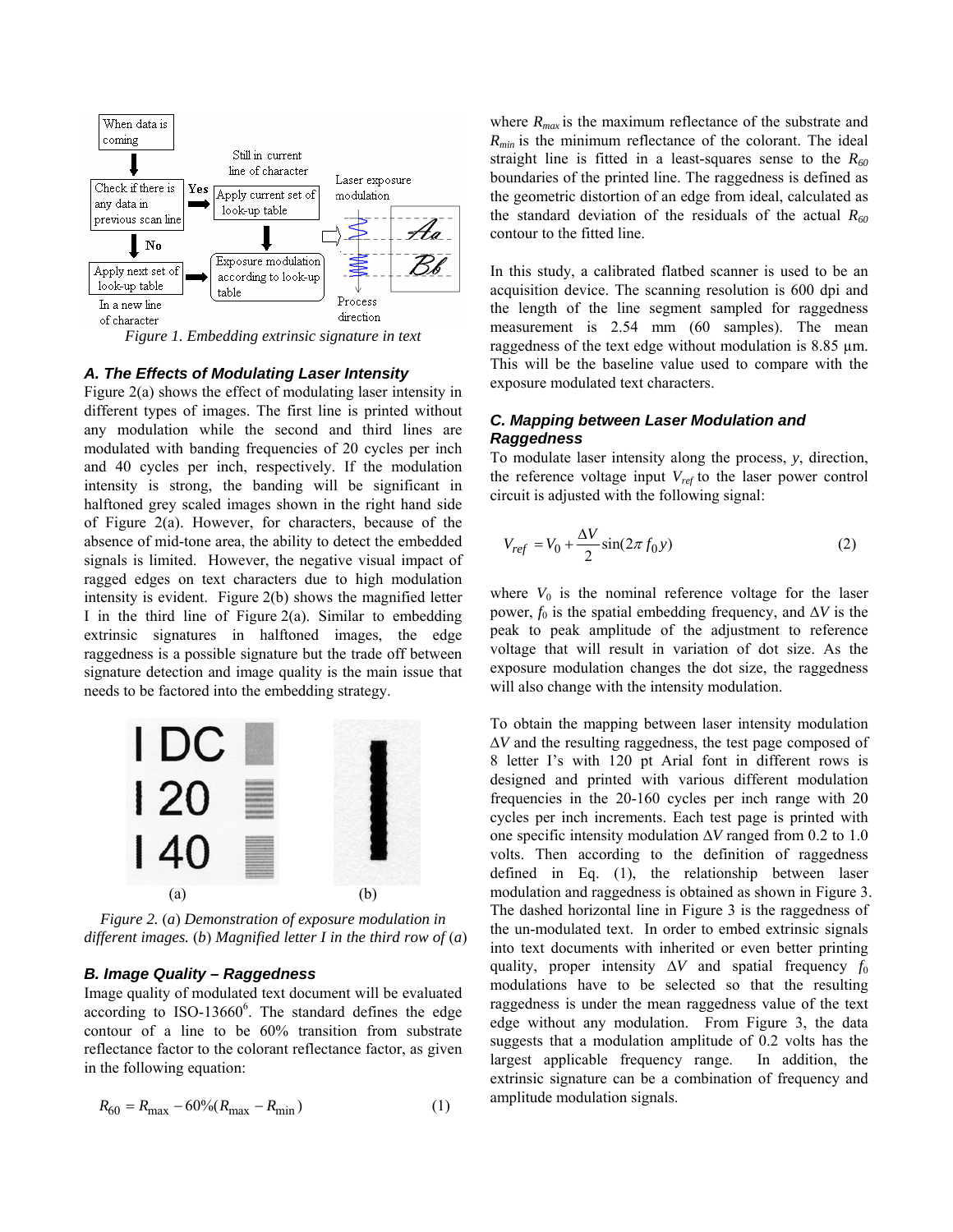

*Figure 3. Relationship between exposure modulation with amplitude in 0.2~1.0 volts range and spatial frequency* 

To make use of frequency modulation, one also needs to notice that the frequency is lower bounded by the size of the text, i.e. the length of the sample signal during detection. For example, a 12 pt sized character sampled at 600 dpi will have at most a data length of 100 samples in the process direction. The signature frequency is also upper bounded by the combined modulation transfer function<sup>7</sup> (MTF) of the printer and the scanner. To further increase the capacity, we can exploit the independent lines of text. Each row of text can be embedded with a number of different FM and AM signals. This essentially becomes a coding exercise where the document content can also be utilized in the coding algorithm. At this point, we are not able to separate out different lines in a multiple column formatted document.

### **Experimental Results**

To demonstrate embedding extrinsic signatures into text document, three lines of text with 14 pt Arial font is used as a test page. We apply frequency modulations of 60 cycles per inch and 80 cycles per inch with peak-to-peak amplitude of 0.2 volt on the first and the third row, respectively. The second row of text is un-modulated. Figure 4(a) shows magnified printout without any modulation and Figure 4(b) shows the one with modulation. Both test pages are scanned with an off-the-shelf 600 dpi flatbed scanner. It is clear that there is no visible degradation in imaging quality. To extract the embedded signature, the edge raggedness  $R_{60}$ for the left edge of the letter I from each row are calculated based on Eq. (1). Spectral analysis of the edge  $R_{60}$  values is then performed. With a 600 dpi scan, a data length of 80 samples in the process direction is extracted from a 14 pt text. Zeros are padded to the end of the data to provide more frequency samples. Figures 5-7 show the spectrum of the edge  $R_{60}$  of the letter I in each row of the text shown in Figure 4(b). It is evident of the frequency peak at 60 cycles per inch in Figure 5 (the first row) and at 80 cycles per inch in Figure 7 (the third row). Note since both amplitude of the modulation is 0.2 volts, the magnitude of the peaks are similar. To further investigate the resolution of the AM capability, we need factor into the effects of the MTFs of the printer and the scanner, respectively. This example demonstrated that by modulating the laser intensity, i.e. the exposure of the EP process and exploiting the features generated by modulating EP process in text, extrinsic signature can be embedded into text without degrading the perceived text quality compared with the un-modulated text.



*Figure 4(a) the printout without any modulation. (b)The printout with modulation* 

# **Conclusion**

We have demonstrated the feasibility to embed extrinsic signature into text document by modulating the laser intensity and the subsequent exposure characteristics in an EP process. The feature generated by modulating EP process, and the modulation thresholds for embedding extrinsic signatures without image quality degradation are presented. Frequency analysis is used to detect the embedding signatures. Due to the font size limitation, signal length is a limiting factor for spectrum type detection approach. Alternative detection algorithms $8.9^{\circ}$  need to be investigated to improve the detection of extrinsic signature embedding in text documents and further increase the achievable capacity.

## **Acknowledgement**

The authors would like to acknowledge the support of the National Science Foundation under the grant CCR-0219893.